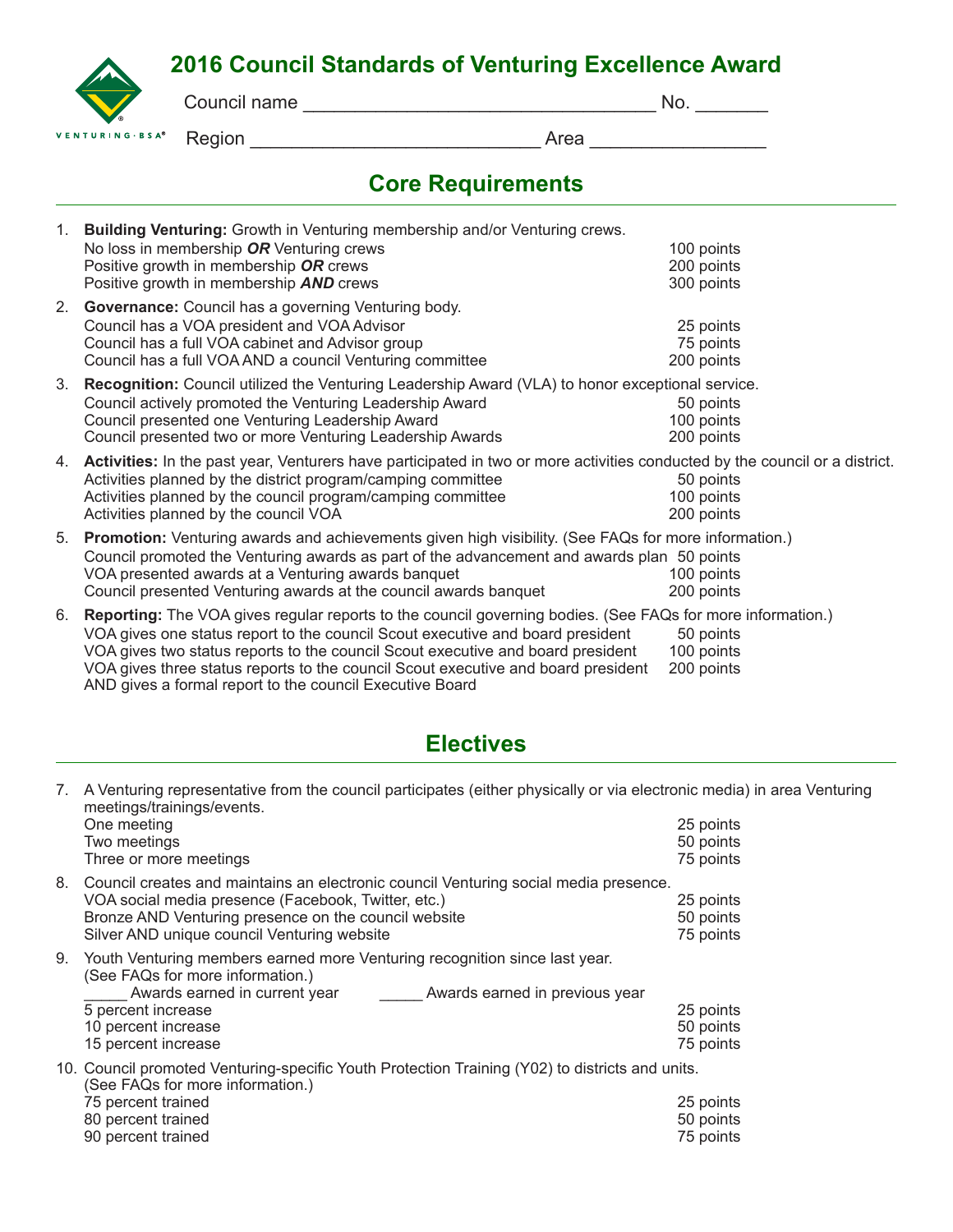| 11. More Venturing adults have taken higher-level leadership training than the previous year.<br>(See FAQs for more information.)<br>Participants in current year <b>Participants in previous year</b><br>Advisor specific and/or crew committee<br>5 percent growth<br>10 percent growth<br>12. The council hosted/conducted a Venturing-specific training/leadership course. (Refer to FAQs for list of courses.)<br>One adult/youth training course | 25 points<br>50 points<br>75 points<br>25 points |  |  |  |  |
|--------------------------------------------------------------------------------------------------------------------------------------------------------------------------------------------------------------------------------------------------------------------------------------------------------------------------------------------------------------------------------------------------------------------------------------------------------|--------------------------------------------------|--|--|--|--|
| Two adult/youth training courses<br>Four adult/youth training courses                                                                                                                                                                                                                                                                                                                                                                                  | 50 points<br>75 points                           |  |  |  |  |
| 13. At least one member of the council VOA participated in an NYLT, NAYLE, Wood Badge, or Leadership Academy<br>course (as a participant or staff).<br>One person<br>Two or three people<br>Four or more people (or entire VOA)                                                                                                                                                                                                                        | 25 points<br>50 points<br>75 points              |  |  |  |  |
| <b>POINT BREAKDOWN</b><br><b>Bronze: 465-1056 points</b><br><b>Silver: 1057-1649 points</b><br>Gold: 1650 points                                                                                                                                                                                                                                                                                                                                       |                                                  |  |  |  |  |
| Reviewed and submitted by (Signatures are required; electronic signatures are accepted.)                                                                                                                                                                                                                                                                                                                                                               |                                                  |  |  |  |  |
| <b>Council VOA President</b><br><b>Council Venturing Volunteer Advisor</b>                                                                                                                                                                                                                                                                                                                                                                             | <b>Council Scout Executive</b>                   |  |  |  |  |
| Council VOA term of office (starting month - end month) _________________________<br>Council VOA Advisor name and email<br>Council VOA staff advisor name and email <b>contract to the state of the contract of the contract of the contract of the contract of the contract of the contract of the contract of the contract of the contract of the contrac</b>                                                                                        |                                                  |  |  |  |  |
| Send the completed form by February 15 to:                                                                                                                                                                                                                                                                                                                                                                                                             |                                                  |  |  |  |  |
| <b>For National Use Only</b>                                                                                                                                                                                                                                                                                                                                                                                                                           |                                                  |  |  |  |  |
| Qualified for 2016 Council Standards of Venturing Excellence Award: Yes ____                                                                                                                                                                                                                                                                                                                                                                           |                                                  |  |  |  |  |
| National Venturing staff advisor                                                                                                                                                                                                                                                                                                                                                                                                                       | <b>Date</b>                                      |  |  |  |  |
|                                                                                                                                                                                                                                                                                                                                                                                                                                                        |                                                  |  |  |  |  |

Attn: Venturing **Email is preferred.** P.O. Box 152079 Irving, TX 75015-2079

Boy Scouts of America Email: venturing.nationalofficers@scouting.org

*We ask that you submit a completed form even if your council does not qualify for the award.*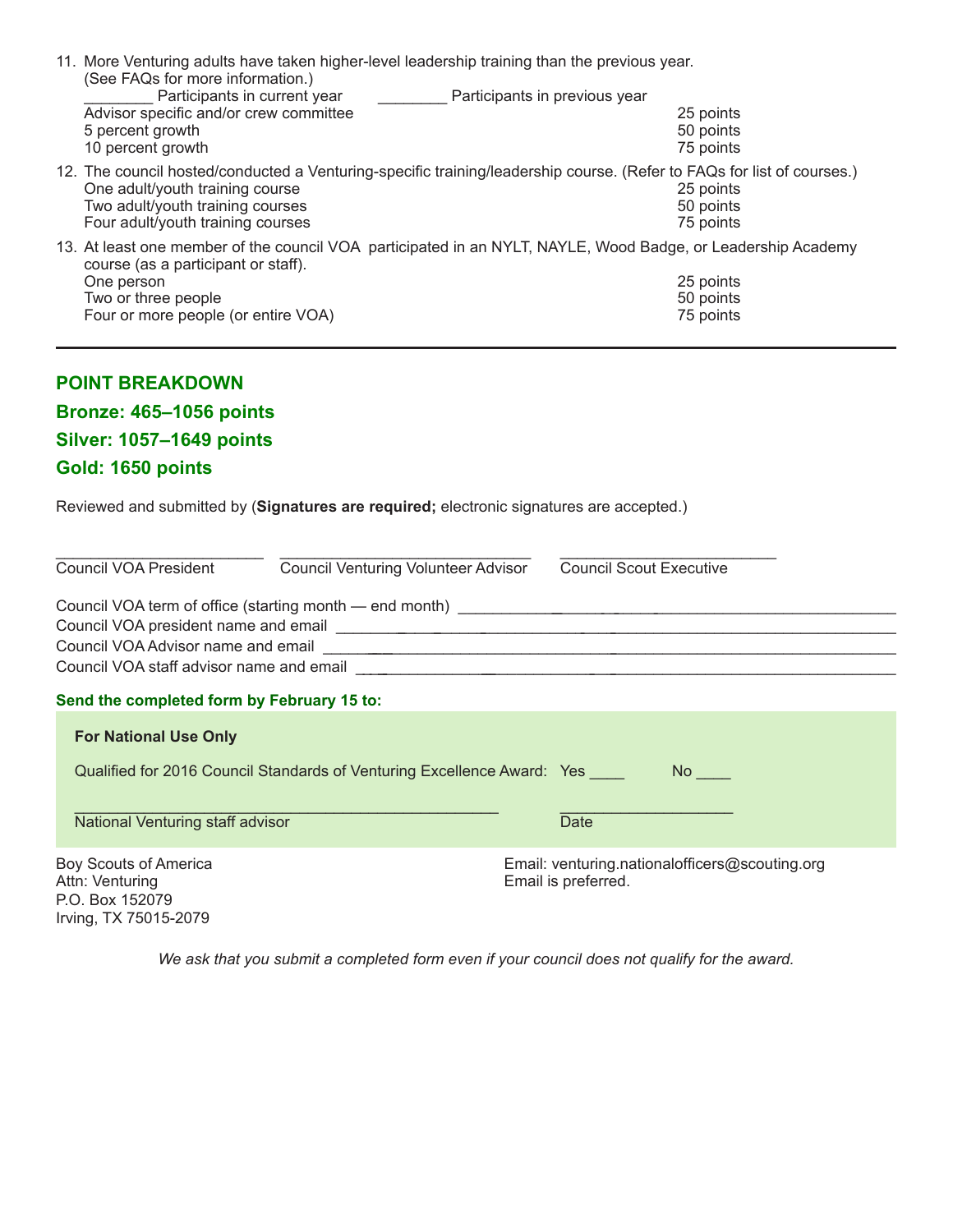

### **Core Requirements**

#### 5. **Promotion**

**50 points:** Council and district advancement committees help promote the Venturing awards. **100 points:** The VOA has a Venturing awards banquet where the Venturing awards are presented. **200 points:** Venturing awards are presented at the council awards banquet with the Silver Beaver recipients.

#### 6. **Reporting**

Reporting can be done in writing or orally, and in person, via phone, or via Skype.

### **Electives**

- 8. Council Venturing programs are encouraged to have a viable social media presence (Facebook, Twitter, Instagram, etc.) to promote Venturing internally and externally as a way to give back to the council (the nature of being a servant leader). The quickest way for Venturing crews to find information about your council Venturing program is to have an easily accessible Internet presence with links to your council website, as well as other major Venturing websites both regional and national (www.scouting.org/venturing).
- 9. Requirements can be found in the *Venturing Awards and Requirements* book. Please contact your council Venturing staff advisor for award records.
- 10. **The national service center will provide the Venturing Youth Protection (Y02) numbers for this requirement once the form is returned.**
- 11. Higher level leadership training includes (but is not limited to): Wood Badge, Powder Horn, Kodiak, Philmont Training Center courses, etc. Adult leaders returning to staff these courses may also be counted.
- 12. The following are considered to be Venturing adult-specific trainings: Venturing Youth Protection (Y02), Advisor Position-Specific Training, and Crew Committee Challenge. Venturing Youth trainings: Introduction to Leadership Skills for Crews, Goal Setting and Time Management, Project Management, and Mentoring for Venturing. Please use the specific training manuals for reference as well as http://www.scouting.org/Training/adult.aspx.